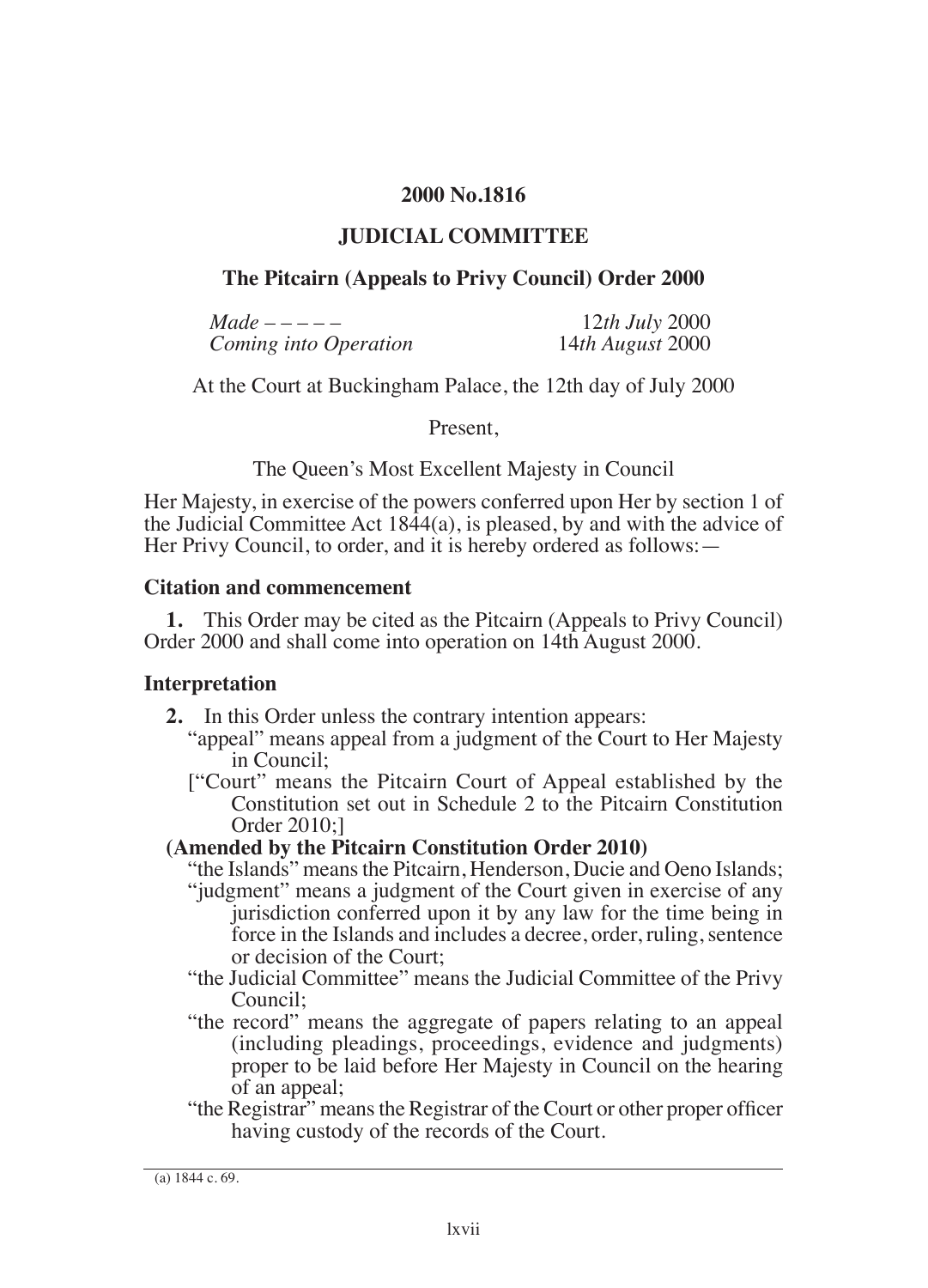# **Appeals to Her Majesty in Council**

- **3.** Subject to the provisions of this Order, an appeal shall lie—
	- (a) as of right, from any final judgment where the matter in dispute on the appeal amounts to or is of the value of £5,000 or upwards, or where the appeal involves directly or indirectly some claim or question to or respecting property or some civil right amounting to or of the said value or upwards; and
	- (b) at the discretion of the Court, from any other judgment, whether final or interlocutory, if, in the opinion of the Court, the question involved in the appeal is one which, by reason of its great or general importance or otherwise, ought to be submitted to Her Majesty in Council for decision.

## **Applications for leave to appeal**

**4.** Application to appeal shall be made by motion or petition within 21 days of the date of the judgment to be appealed from, and the applicant shall give all other parties concerned notice of his intended application.

# **Conditional leave to appeal**

**5.** Leave to appeal under article 3 of this Order shall, in the first instance, be granted by the Court only—

- (a) upon condition of the appellant, within a period to be fixed by the Court but not exceeding 90 days from the date of the hearing of the application for leave to appeal, entering into good and suficient security to the satisfaction of the Court in a sum not exceeding £1,000 for the due prosecution of the appeal and for the payment of all such costs as may become payable by the applicant in the event of his not obtaining an order granting final leave to appeal, or of the appeal being dismissed for non-prosecution, or of the Judicial Committee ordering the appellant to pay costs of the appeal (as the case may be); and
- (b) upon such other conditions (if any) as to the time or times within which the appellant shall take the necessary steps for the purposes of procuring the preparation of the record and the dispatch thereof to the Registrar of the Privy Council as the Court, having regard to all the circumstances of the case, may impose.

# **Power of a single judge**

**6.** All or any of the powers and functions of the Court under this Order, except the exercise of the discretion conferred by article 3(b) of this Order, may be exercised by any judge of the Court:

 Provided that any order, directions or decision made or given in pursuance of this article may be varied, discharged or reversed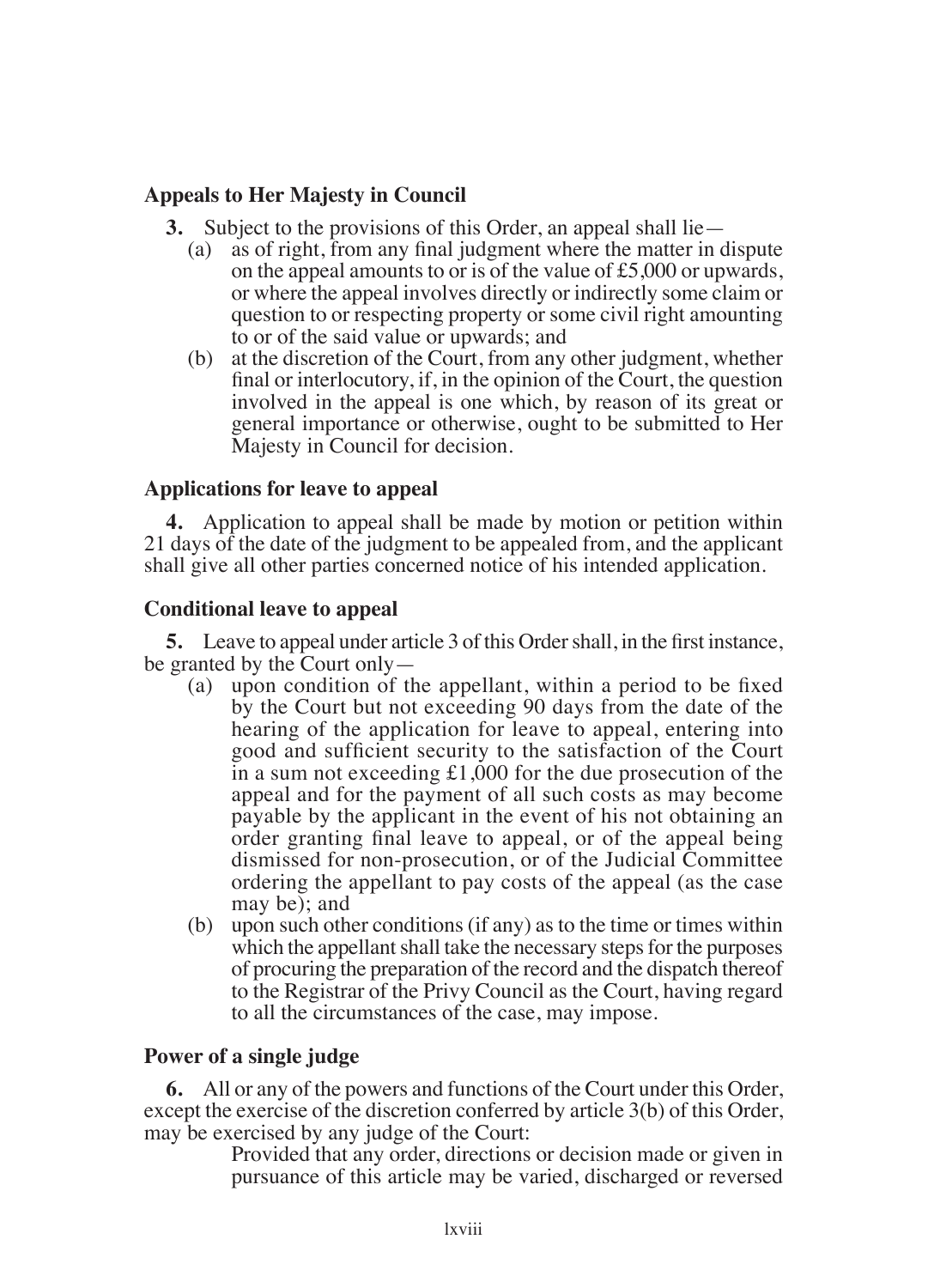by the Court when consisting of three judges, which may include the judge who made or gave the order, directions or decision.

#### **Stay of execution**

**7.** Where the judgment appealed from requires the appellant to pay money or do any act, the Court shall have power, when granting leave to appeal, either to direct that the judgment shall be carried into execution or that the execution thereof shall be suspended pending the appeal, as the Court considers just; and, if the Court directs the said judgment to be carried into execution, the person in whose favour it was given shall, before the execution thereof, enter into good and suficient security, to the satisfaction of the Court, for the due performance of such Order as Her Majesty in Council thinks fit to make thereon.

#### **Manner of providing security**

**8.** For the purposes of articles 5 and 7 of this Order, a person may provide security in any manner that the Court may approve in his case, and for the avoidance of doubt it is declared that such security may, with the approval of the Court, consist in whole or in part of a deposit of money.

#### **Preparation of record**

**9.**—( 1) The preparation of the record shall be subject to the supervision of the Court and the parties may submit any disputed question arising in connection therewith to the decision of the Court; and the Court shall give such directions thereon as the justice of the case may require.

(2) The Registrar, as well as the parties and their legal agents, shall endeavour to exclude from the record all documents (more particularly such as are merely formal) that are not relevant to the subject matter of the appeal and, generally, to reduce the bulk of the record as far as practicable, taking special care to avoid the duplication of documents and the unnecessary repetition of headings and other merely formal parts of documents; but the documents omitted to be copied or printed shall be enumerated in a list to be transmitted with the record.

(3) Where, in the course of the preparation of a record, one party objects to the inclusion of a document on the ground that it is unnecessary or irrelevant and the other party nevertheless insists upon its being included, the record as finally printed shall, with a view to the subsequent adjustment of the costs of and incidental to such document, indicate, in the index of papers or otherwise, the fact that, and the party by whom, the inclusion of the document was objected to.

(4) The reasons given by the judges of the Court for or against any judgment pronounced in the course of the proceedings out of which the appeal arises shall be communicated by them in writing to the Registrar and shall be included in the record.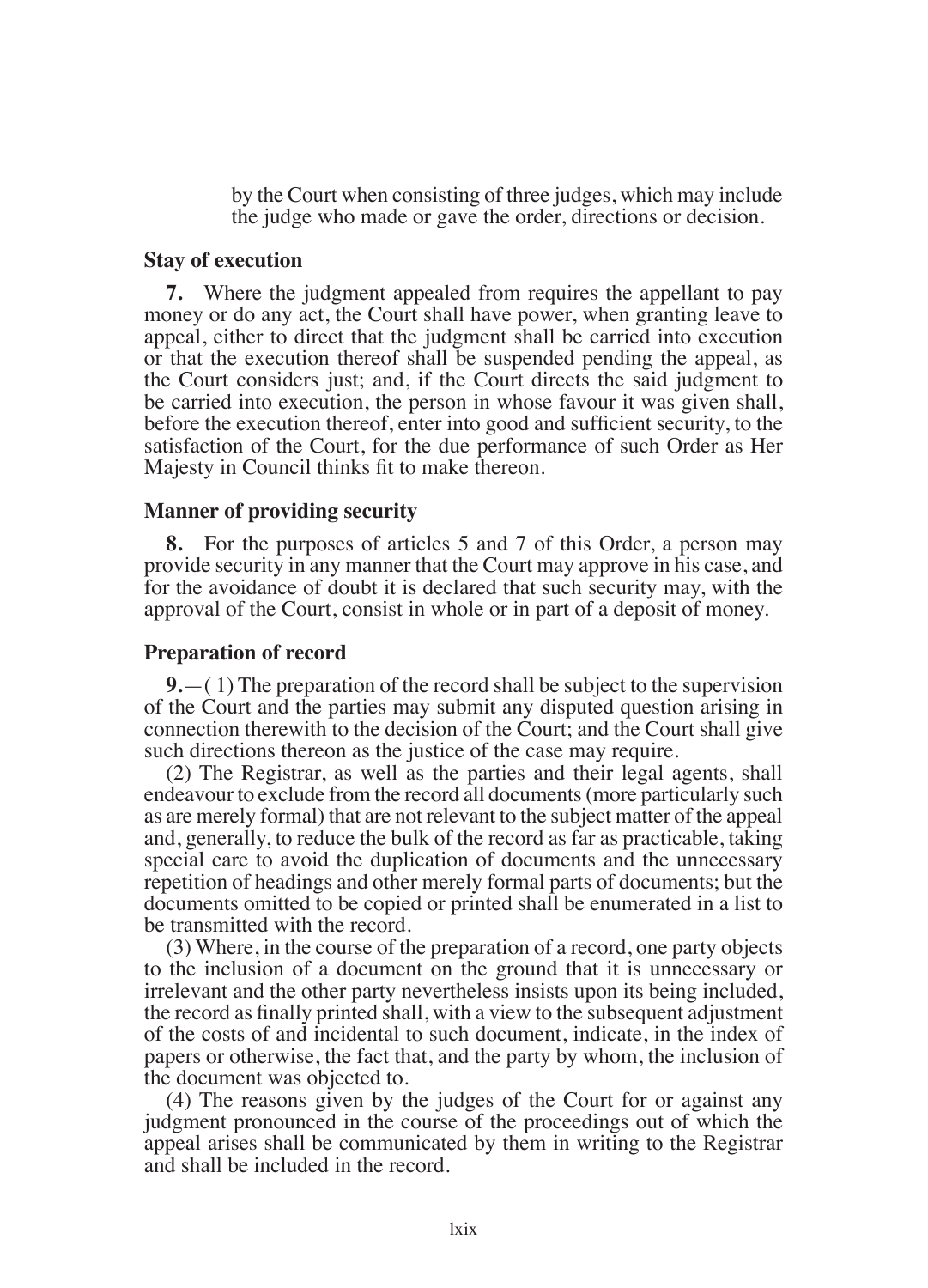## **Printing of the record**

**10.**—(1) The record may be printed in the Islands or elsewhere outside the United Kingdom or in the United Kingdom if the parties agree to its being printed but, in the absence of such agreement, shall be duplicated by process approved by the Registrar of the Privy Council. If the record is to be printed, it shall be printed in accordance with the Rules set forth in the Schedule to this Order.

(2) Where the record is printed outside the United Kingdom, the Registrar shall, at the expense of the appellant, transmit to the Registrar of the Privy Council 30 copies, one of which he shall certify to be correct by signing his name on, or initialling, every 8th page thereof and by afixing thereto the seal of the Court.

(3) Where the record is to be printed or duplicated in the United Kingdom the Registrar shall, at the expense of the appellant, transmit to the Registrar of the Privy Council one certiied copy, together with an index of all the papers and exhibits in the case. No other certiied copies of the record shall be transmitted to the agents in the United Kingdom by or on behalf of the parties to the appeal.

(4) Where part of the record is printed outside the United Kingdom and part is to be printed or duplicated in the United Kingdom, paragraphs (2) and (3) of this Article shall, as far as possible, apply to such parts as are printed outside the United Kingdom and such as are to be printed or duplicated in the United Kingdom respectively.

## **Consolidation of appeals**

**11.** Where there are two or more applications for leave to appeal arising out of the same matter and the Court is of opinion that it would be for the convenience of the Lords of the Judicial Committee and all parties concerned that the appeals should be consolidated, the Court may direct the appeals to be consolidated and grant leave to appeal by a single order.

## **Failure to prosecute appeal**

**12.** Where an appellant, having obtained an order granting conditional leave to appeal and having complied with the conditions imposed on him by such order, fails thereafter to apply with due diligence to the Court for an order granting final leave to appeal, the Court may, on an application in that behalf made by the respondent, rescind the order granting conditional leave to appeal, notwithstanding the appellant's compliance with the conditions imposed by such an order, and may give such directions as to the costs of the appeal and security entered into by the appellant as the Court thinks fit, or make such further or other order as, in the opinion of the Court, the justice of the case requires.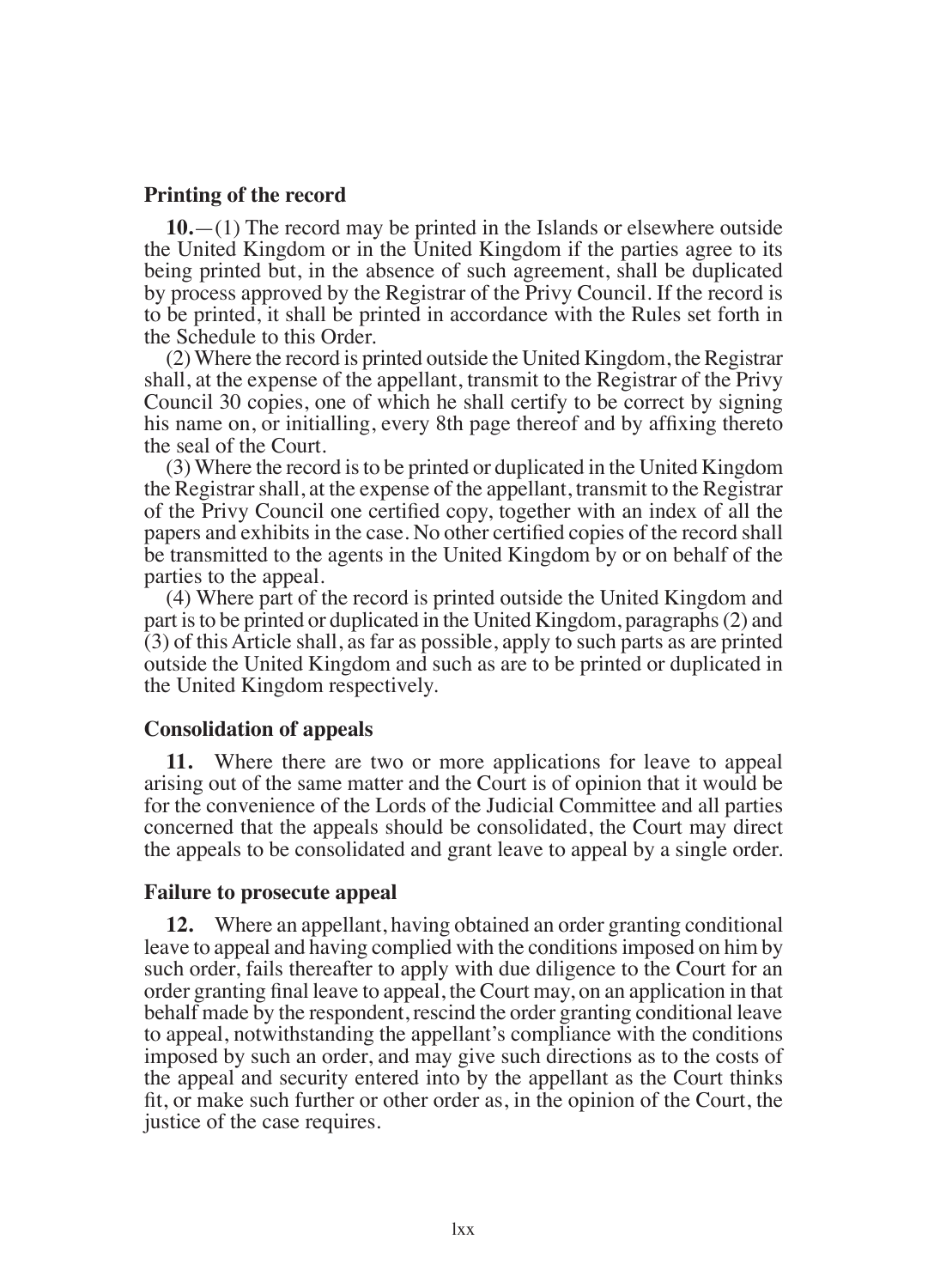#### **Notice to other parties**

**13.**—(1) On an application for final leave to appeal, the Court may enquire whether notice of the application has been given by the appellant to parties concerned and, if not satisied as to the notices given, may defer the granting of the final leave to appeal or may give such other directions in the matter as, in the opinion of the Court, the justice of the case requires.

(2) The Registrar shall, with all convenient speed, transmit to the Registrar of the Privy Council a certificate to the effect that the respondent has received notice or is otherwise aware of the order of the Court granting final leave to appeal and of the transmission of the record to the Registrar of the Privy Council.

#### **Prosecution of appeal**

**14.** An appellant who has obtained final leave to appeal shall prosecute the appeal in accordance with the Rules for the time being regulating the general practice and procedure in appeals to Her Majesty in Council.

#### **Withdrawal of appeal**

**15.**—(1) An appellant who has obtained an order granting conditional leave to appeal may, at any time prior to the making of an order granting final leave to appeal, withdraw the appeal on such terms as to costs and otherwise as the Court may direct.

(2) Where an appellant, having obtained final leave to appeal, desires to withdraw the appeal, the Court may, upon an application in that behalf made by the appellant, grant a certificate to the effect that the appeal has been withdrawn; and the appeal shall thereupon be deemed, as from the date of such certiicate, to stand dismissed without express Order of Her Majesty in Council, and the costs of the appeal and the security entered into by the appellant shall be dealt with in such manner as the Court may direct.

#### **Dismissal for non-prosecution**

**16.** Where an appellant, having obtained final leave to appeal, fails to show due diligence in taking all necessary steps for the purpose of procuring the dispatch of the record to the Registrar of the Privy Council, any respondent may, after giving the appellant due notice of the intended application, apply to the Court for a certiicate that the appeal has not been effectually prosecuted by the appellant; and, if the Court grants such a certiicate, the appeal shall be deemed, as from the date of such certiicate, to stand dismissed for non-prosecution without express Order of Her Majesty in Council, and the costs of the appeal and the security entered into by the appellant shall be dealt with in such manner as the Court may direct.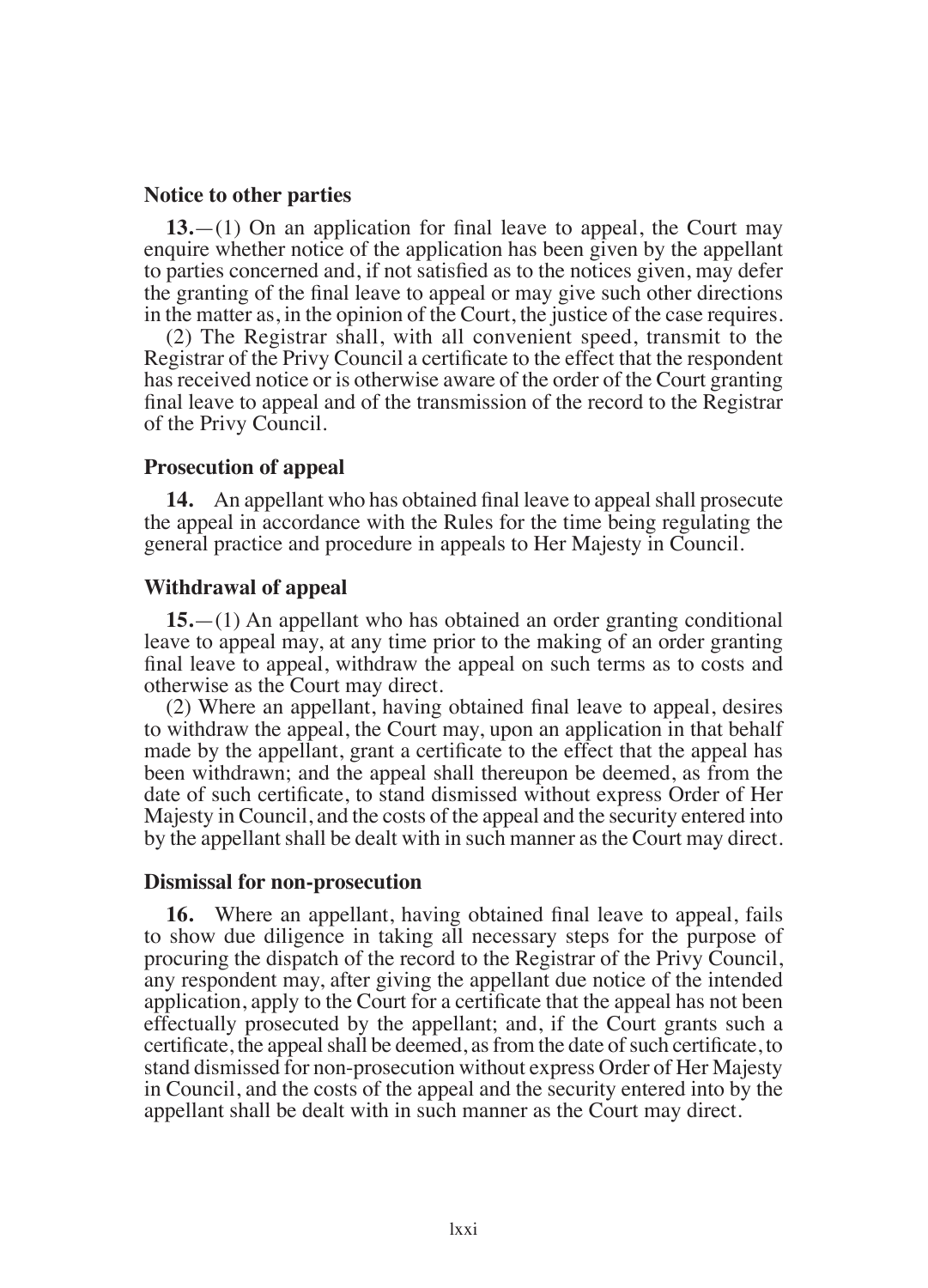## **Substituting parties**

 $17.$ —(1) Where, at any time between the order granting final leave to appeal and the dispatch of the record to the Registrar of the Privy Council, the record becomes defective by reason of the death or change of status of a party to the appeal, the Court may, notwithstanding the order granting inal leave to appeal and on an application in that behalf made by any person interested, grant a certificate showing who, in the opinion of the Court, is the proper person to be substituted or entered on the record in place of or in addition to the party who has died or undergone a change of status; and the name of such person shall thereupon be deemed to be so substituted or entered on the record without express Order of Her Majesty in Council.

(2) Where the record, after its dispatch to the Registrar of the Privy Council, becomes defective by reason of the death or change of status of a party of the appeal, the Court shall, upon an application in that behalf made by any person interested, cause a certificate to be transmitted to the Registrar of the Privy Council showing who, in the opinion of the Court, is the proper person to be substituted or entered on the record in place of or in addition to the party who has died or undergone a change of status.

## **Printing of case**

**18.** The case of each party to the appeal may be printed in the Islands or elsewhere outside the United Kingdom or may be printed or duplicated in the United Kingdom and shall, in either event, be printed or duplicated in accordance with the Rules set forth in the Schedule to this Order, and shall be signed by at least one of the counsel who attends at the hearing of the appeal or by the party himself if he conducts the appeal in person.

## **Form of case**

**19.** The case shall consist of paragraphs numbered consecutively and shall state, as concisely as possible, the circumstances out of which the appeal arises, the contentions to be urged by the party lodging the case and the reasons of appeal. Reference by page and line to the relevant portions of the record as printed or duplicated shall, as far as practicable, be printed or duplicated in the margin and care shall be taken to avoid, as far as possible, the reproduction in the case of long extracts from the record. The taxing oficer, in taxing the costs of appeal, shall, either of his own motion or at the instance of any party, inquire into any unnecessary prolixity in the case and shall disallow the costs occasioned thereby.

## **Costs incurred otherwise than before Judicial Committee**

**20.** Where the Judicial Committee directs a party to bear the costs of an appeal incurred otherwise than before the Judicial Committee, such costs shall be taxed by the proper oficer of the Court in accordance with the rules for the time being regulating taxation in the Court.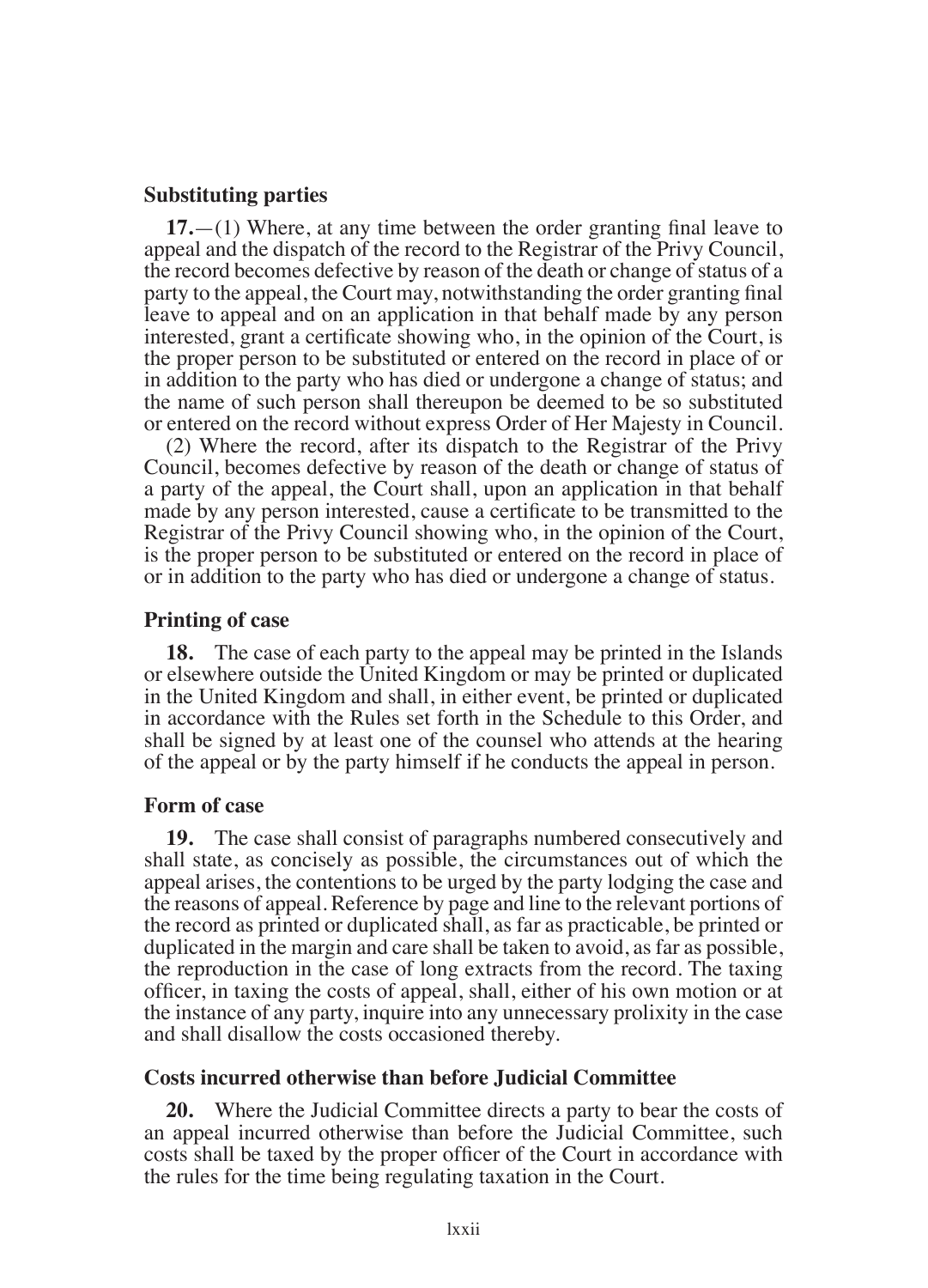# **Enforcing judgment**

**21.** Any Order which Her Majesty in Council may think fit to make on an appeal from a judgment of the Court may be enforced in like manner as any judgment of the Court should or might have been executed.

## **Special leave to appeal**

**22.** Nothing in this Order contained shall be deemed to interfere with the right of Her Majesty, upon the humble petition of any person aggrieved by any judgment of the Court, to admit his appeal therefrom upon such conditions as Her Majesty in Council may impose.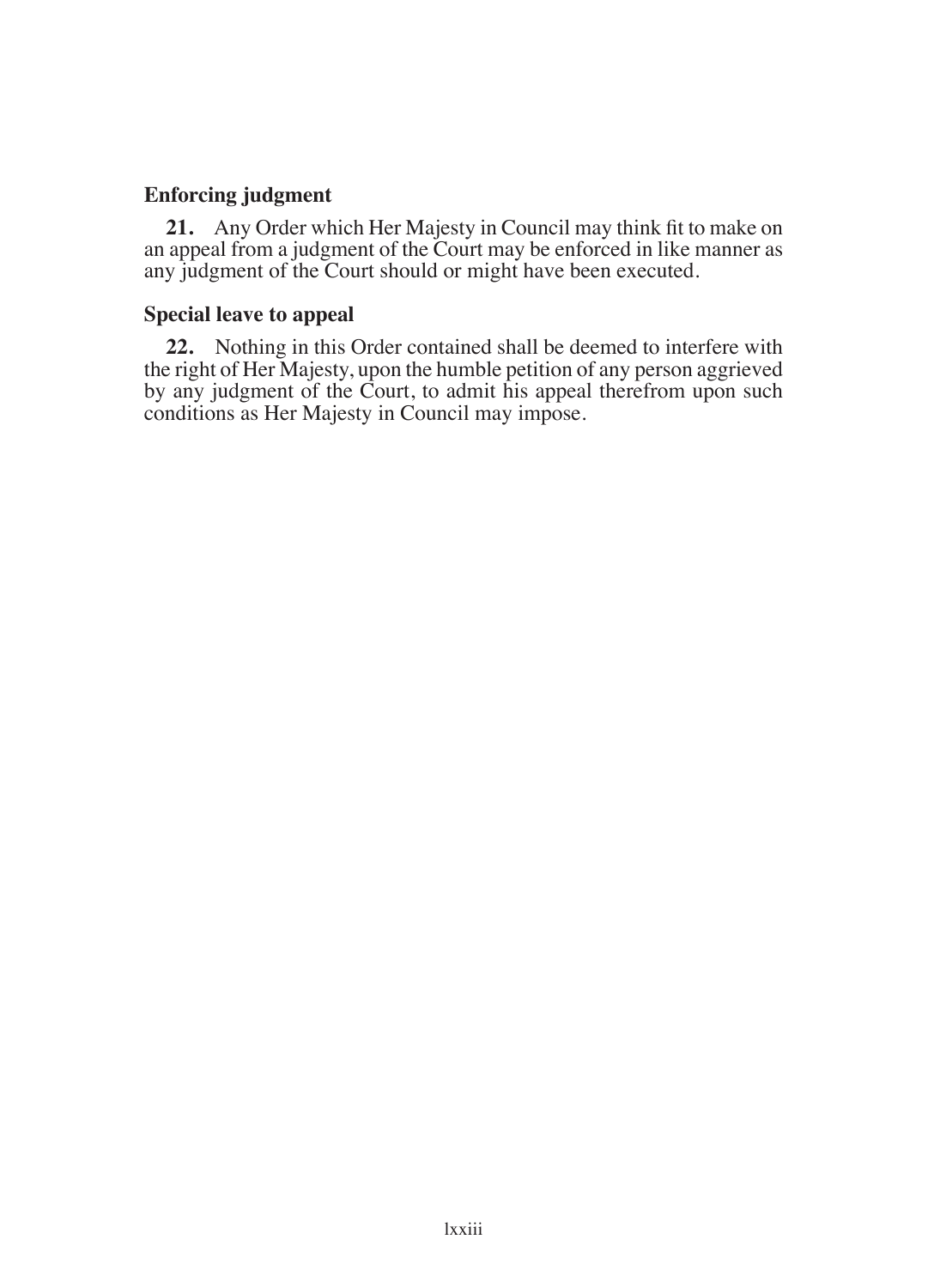#### SCHEDULE Articles 10(1) and 18

#### Rules as to reproduction of documents

1.—(1) All records, cases and other proceedings in appeals or other matters pending before her Majesty in Council or the Judicial Committee which are required by the above Rules to be reproduced shall be reproduced on A4 ISO paper.

(2) Each page shall be numbered.

(3) The number of lines on each page of type shall be 47 or thereabouts, and every tenth line shall be numbered in the margin.

2. The record shall, where practicable, be arranged in two parts in the same volume, viz:

Part I. The pleadings and proceedings, the transcript of the evidence of the witnesses, the judgments, orders etc., of the courts below down to the order admitting the appeal.

Part II. The exhibits and documents.

3.—(1) The index to both parts of the record shall be placed at the beginning of Part I.

(2) Where a record is in more than one volume, each volume shall contain an index of its contents.

(3) The index to Part I shall be in chronological order; the index to Part II shall follow the order of the exhibit marks.

(4) A list of any documents transmitted to the Privy Council but not reproduced shall be inserted in the record after the index to Part II.

4.—(1) The documents in Part I of the record shall be arranged in chronological order. (2) (a) Part II shall be arranged in the most convenient way for the use of the Judicial Committee, as the circumstances of the case require.

- (b) The documents shall be as far as suitable in chronological order, mixing plaintiff's and defendant's documents together when necessary.
- (c) Each document shall show its exhibit mark and whether it is a plaintiff's or defendant's document (unless this is clear from the exhibit mark).
- (d) Documents relating to the same matter, such as-
	- (i) a series of correspondence, or
	- (ii) proceedings in a suit other than the one under appeal, shall be kept together.
- (e) The page number of each document shall be inserted in the index.

5.—(1) The documents in Part I shall be numbered consecutively.

(2) The documents in Part II shall not be numbered, apart from the exhibit mark.

6. Each document shall have a heading which shall consist of the number or exhibit mark and the description of the document in the index, without the date.

7. Each document shall have a marginal note which shall be repeated on each page over which the document extends, viz:-